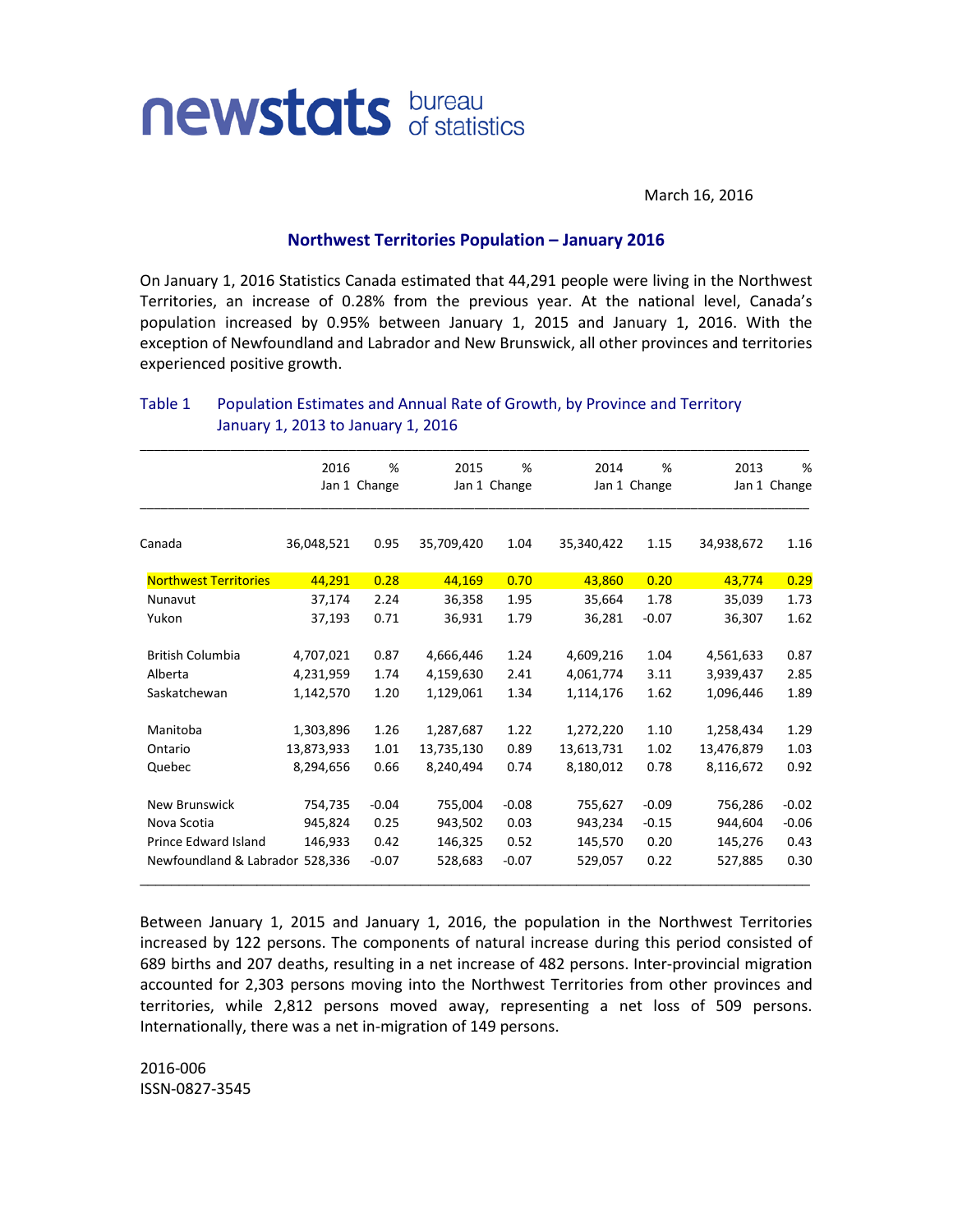In terms of quarterly growth, the NWT population grew by 38 persons between October 1, 2015 and January 1, 2016. The population increase was a result of a gain of 104 persons through natural increase and loss of 66 persons through migration.

Historically, Alberta has accounted for the largest number of net inter-provincial migrants. Between January 1, 2015 and January 1, 2016, 599 persons moved to the NWT from Alberta and 1,120 persons moved from the territory to Alberta, resulting in the net loss of 521 persons. The territory also lost people to Newfoundland and Labrador (111), Yukon (104), BC (87), Saskatchewan (33) and Nunavut (11). The highest net gain of migrants was from Ontario (178) (Figure 1).



## Figure 1 Inter-provincial Migration by Province and Territory, January 1, 2015 to January 1, 2016

The detailed components of population change for the Northwest Territories since 2010 are presented in Table 2.

For more information about these estimates or for community level population estimates and projections, please visit the NWT Bureau of Statistics website at http://www.statsnwt.ca or call (867) 767-9169.